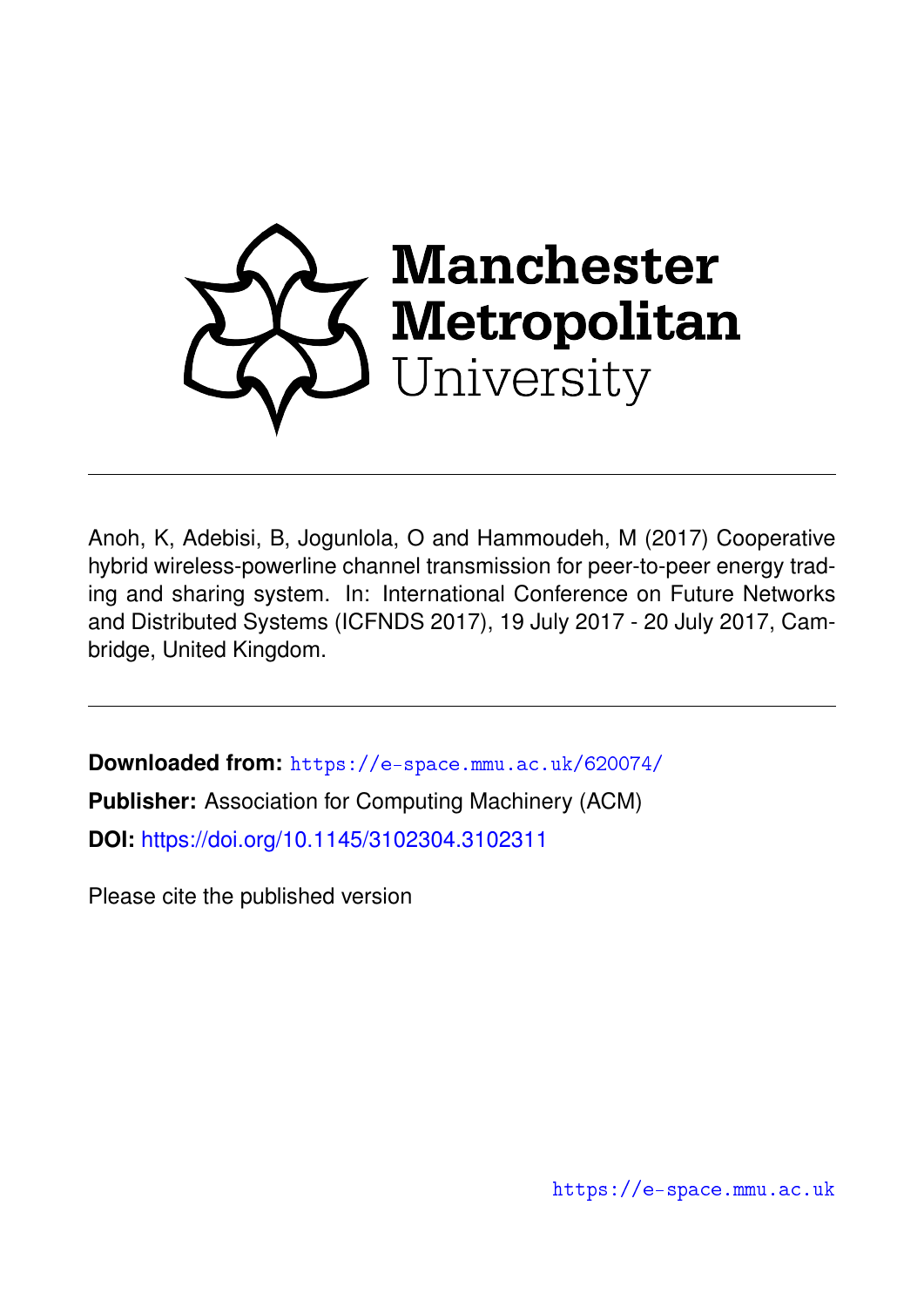# Cooperative Hybrid Wireless-Powerline Channel Transmission for Peer-to-Peer Energy Trading and Sharing System

Kelvin Anoh School of Engineering Manchester metropolitan University Manchester, UK k.anoh@mmu.ac.uk

Olamide Jogunlola School of Computing Manchester metropolitan University, Manchester, UK olamidel.jogunola@stu.mmu.ac.uk

## ABSTRACT

The Peer-to-Peer (P2P) energy trading and sharing (ETS) network derives from the conventional smart-grid systems. The smart-grids operate smart meters that may be equipped with both wireless and powerline communication standards. In this study, we extend this communication strategy to a hybrid wireless-powerline communication scheme operating in cooperation and involves transmitting the same information over these two channel infrastructure and combining the received signals using maximal ratio combining (MRC) at the receiver. To maximize the received signal strengths with improved bit error ratio (BER) at the receiver side, we form the characteristic channels into a matrix and use singular value decomposition (SVD) to process the signals. Compared to either zero-forcing (ZF) or minimum mean square error (MMSE) detection scheme, the proposed SVD processing achieves 5dB and 7dB better than ZF and MMSE respectively at 10−<sup>5</sup> BER performance when operated with 10−<sup>2</sup> impulsive noise probability.

## CCS CONCEPTS

•Security and privacy → Information flow control; •Networks  $\rightarrow$  Link-layer protocols; Wired access networks;

## **KEYWORDS**

Peer-to-peer (P2P), Powerline communication, Log-normal, Hybrid wireless-powerline, Impulsive Noise (IN), Powerline

#### ACM Reference format:

Kelvin Anoh, Bamidele Adebisi, Olamide Jogunlola, and Mohammad Hammoudeh. 2017. Cooperative Hybrid Wireless-Powerline Channel Transmission for Peer-to-Peer Energy Trading and Sharing System. In Proceedings of ICFNDS '17, Cambridge, United Kingdom, July 19-20, 2017, [5](#page-5-0) pages. DOI: 10.1145/3102304.3102311

ICFNDS '17, Cambridge, United Kingdom

© 2017 ACM. 978-1-4503-4844-7/17/07. . . \$15.00 DOI: 10.1145/3102304.3102311

Bamidele Adebisi School of Engineering Manchester metropolitan University Manchester, UK b.adebisi@mmu.ac.uk

#### Mohammad Hammoudeh

School of Computing Manchester metropolitan University, Manchester, UK m.hammoudeh@mmu.ac.uk

## <span id="page-1-0"></span>1 INTRODUCTION

The early transceiver narrow-band (NB) powerline communication (PLC) models were deployed using single carrier modulation [\[21\]](#page-5-1). These NB-PLC systems are outdoor communication systems operating at 3 - 500 kHz frequencies (e.g. PRIME, G3, IEEE 1901.2, ITU G.hnem); other standards operating within 500 kHz - 100 MHz are broadbands (BB) and are usually deployed indoors (e.g. IEEE 1901 Home-plug, ITU-T G.hn) [\[8,](#page-5-2) [21,](#page-5-1) [22\]](#page-5-3). There are also the ultra-NBs (UNB) which operate within 125 - 3000 Hz [\[8\]](#page-5-2). Typical PLC channels of the smart-grid are equipped with smart meters which operate in the NB outdoor communication frequency of PLC systems.

Among the three PLC communication standard groups, the first standards to deploy multicarrier modulation is PRIME in 2007 [\[21\]](#page-5-1) due to the fact the multicarrier modulation is more robust over impulsive fading channels. Like in IEEE 1901 [\[17\]](#page-5-4), PLC system are designed using discrete Fourier transform (DFT) [\[4,](#page-5-5) [28\]](#page-5-6) or wavelets [\[5,](#page-5-7) [6\]](#page-5-8). OFDM multicarrier transmission achieves better bit error ratio (BER) performance than single-carrier in PLC systems because it can spread the impulsive noise (IN) over multiple symbols when data symbols are processed using the DFT [\[9,](#page-5-9) [20\]](#page-5-10). With OFDM, cyclic prefix (CP) is used to combat intersymbol interference.

Conventionally, smart meters are designed to operate wirelessly or by using powerline or to switch between the communication standards [\[26\]](#page-5-11). To enhance performance, these independent fading channel and communication standards can be combined to operate in unison [\[16\]](#page-5-12). This involves transmitting the same signal over different fading channels and using maximal ratio combining (MRC) at the receiver in the recovery of the transmitted signal  $[2, 13]$  $[2, 13]$  $[2, 13]$ . The ideal of this scheme follows from the fact that if one channel is severely degraded, the other may not be similarly impaired.

Since the peer-to-peer (P2P) energy trading and sharing (ETS) derives from the present smart-grid system [\[7,](#page-5-15) [19\]](#page-5-16), we consider the integration of the hybrid wireless-powerline communication strategy, in cooperation, into the P2P-ETS future system. In P2P-ETS, the conventional passive consumers become active prosumers who generate, sell, share, buy and manage own energy generation. Sometimes called the energy internet [\[19\]](#page-5-16), the participating peers pursue own selfish and independent goal which is generally aligned with the global energy system and community interests of lowering the carbon footprints. These active prosumers that

Permission to make digital or hard copies of all or part of this work for personal or classroom use is granted without fee provided that copies are not made or distributed for profit or commercial advantage and that copies bear this notice and the full citation on the first page. Copyrights for components of this work owned by others than ACM must be honored. Abstracting with credit is permitted. To copy otherwise, or republish, to post on servers or to redistribute to lists, requires prior specific permission and/or a fee. Request permissions from permissions@acm.org.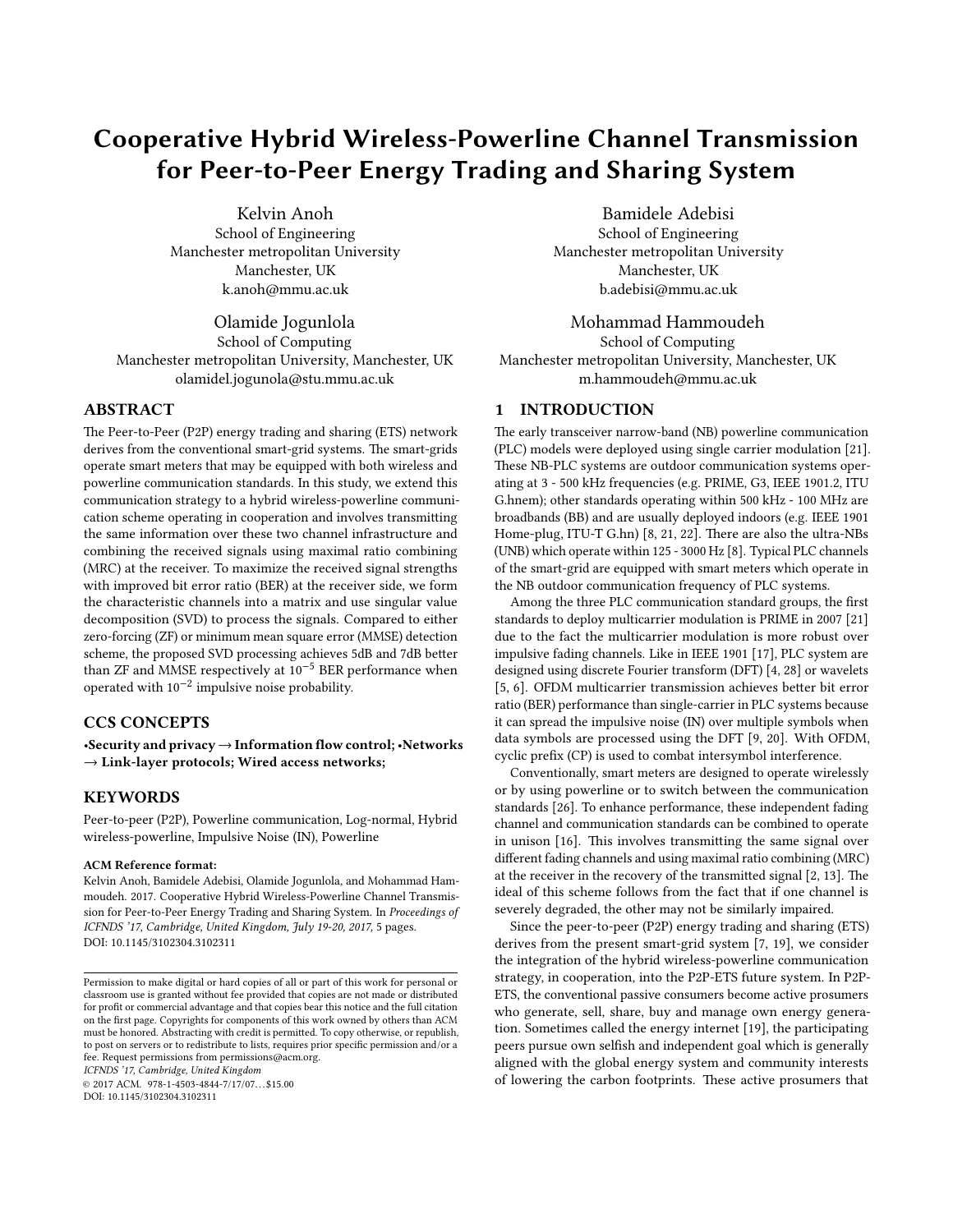<span id="page-2-1"></span>

Figure 1: System model of the proposed cooperative wireless-powerline channel communication

generate, store and sell energy can communicate with another participating peer withing the P2P-ETS community through either the wireless or powerline systems. In this study, we consider a system of communication that cooperatively harnesses the strengths of both communication strategies to ensure resilient communications among the P2P-ETS community. A closely related technology, namely openADR, enables the demand-side energy management through virtual terminal node (VTN) and virtual end node (VEN). Although most studies in the literature consider the networking level and below such as in the openADR standard [\[1,](#page-5-17) [11,](#page-5-18) [12,](#page-5-19) [14\]](#page-5-20), except for the cross-layer investigation in [\[21\]](#page-5-1), this study is the foremost to the best of our knowledge that investigates the physical layer architecture of the VTN and VEN deployment with respect to P2P-ETS.

Traditionally, VTNs, VTN/VENs and VEN (end-users) are actors of the conventional openADR system. During a communication the VTN sends information to the VENs; wherein there are many other VENs, one VEN can be selected to operate as a VTN overseeing communications to the rest VENs, hence VTN/VEN. Since the market system uses powerline, we exploit the energy transmission cables as a suitable channel to reach a peer within the P2P-ETS community. For simplicity, we shall consider only one VTN to one VEN (VTN-VEN) communication, which can as well be extended to any other form of communication arrangements within the ETS community.

In [\[22](#page-5-3)[–24,](#page-5-21) [26\]](#page-5-11) the authors illustrated an example of hybrid wirelesspowerline communication in case of smart-metering; this allows only a half-duplex transmission (for example from utility to the data-sink/company database). However, in VTN-VEN communication in the default openADR case, the VTN triggers the request and the VEN responds. When fully matured, the openADR model will then involve a full-duplex transmission such as in the P2P-ETS communication strategy. In terms of capacity, the cooperative wireless-PLC system achieves better performance than when solely operating either wireless or PLC standard [\[10\]](#page-5-22). Similarly, the hybrid channel communication achieves increased BER performance [\[13\]](#page-5-14).

In this study, we suggest the use of singular value decomposition (SVD) method to maximize the received signal power at the receiver to further enhance BER performance. Thus, at the transmitter we proposed a precoded signal transmission over hybrid wireless-powerline channel involving two communicating P2P-ETS peers. This proposal finds application into the P2P communication during, for example, energy trading and sharing. We model the

wireless channel under the Rayleigh fading distribution assumption while the powerline model is modeled using the log-normal fading distribution. Then at the receiver, we detect the transmitted signal estimate using the conjugate transpose of the eigenvector of the channel matrix. This method requires that perfect knowledge of the channel state information (CSI) at the transmitter. The problem formulation is presented in Section [2](#page-2-0) while the method SVD formation including transmit signal precoding is described in Section [3.](#page-3-0) Our results are presented in Section [4](#page-4-0) with the conclusion following.

#### <span id="page-2-0"></span>2 PROBLEM FORMULATION

In this work, we consider a hybrid wireless and powerline channels operating in cooperation. In other words, the transmitted signal from the wireless channel is as required as the signal communicated over a powerline channel. A simplified high-level architecture of the system model under study is as shown in Fig. [1.](#page-2-1) The input data could involve digitized energy prices, for example, modulated using binary phase-shift keying (BPSK) and converted to OFDM time signals as

<span id="page-2-4"></span>
$$
s(n) = \frac{1}{\sqrt{N}} \sum_{k=0}^{N-1} X(k) \exp\left(j2\pi \frac{nk}{N}\right) \forall n = 0, 1, \cdots, N-1.
$$
 (1)

where  $X(k)$  is the digitized frequency domain input signal. The output time domain signal can be transmitted over powerline or wireless channel as shown in Fig. [1](#page-2-1) of a VTN gateway. Now, considering the signals over the wireless and powerline channels respectively, then

$$
x_w = h_w s_w + z_w \tag{2a}
$$

<span id="page-2-3"></span><span id="page-2-2"></span>
$$
x_p = h_p s_p + z_p \tag{2b}
$$

where  $x_w$  is the received signal over wireless channel and  $x_p$  is the received signal from the powerline channel.  $s_w$  and  $s_p$  are the original transmitted signals over wireless and PLC channels respectively. In addition,  $h_w$  is the impulse response of the wireless channel which we model as Rayleigh distributed with zero mean and variance  $\sigma_{h_w}^2$  while  $h_p$  is the impulse response of the powerline channel which we model as log-normal distributed. The wireless channel model can be represented from the Rayleigh multipath fading model with the probability density function (PDF) of the form

$$
f_{|h_w|}(h_w; \mu_{h_w}, \sigma_{h_w}) = \frac{1}{\sigma_{h_w} \sqrt{2\pi}} \exp\left(-\frac{1}{2} \left(\frac{|h_w| - \mu_{h_w}}{\sigma_{h_w}}\right)^2\right) \tag{3}
$$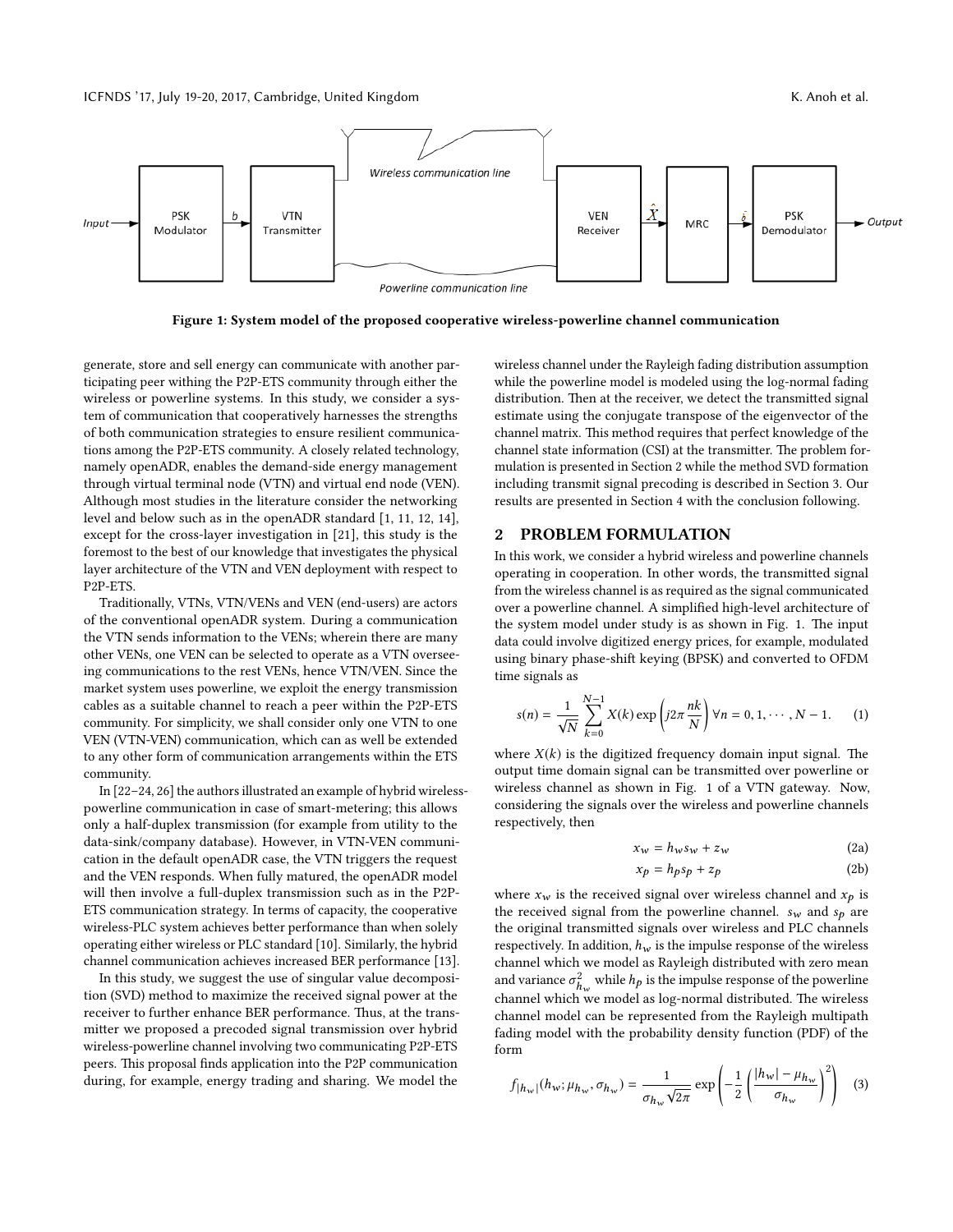where  $\mu_{h_{\mathbf{w}}}$  is the mean,  $\sigma_{h_{\mathbf{w}}}$  is the standard deviation and  $\sigma_{h_{\mathbf{w}}}^2$  is<br>the universe of  $h_{\mathbf{w}}$ . In addition, we model the neuraline about all the variance of  $h_w$ . In addition, we model the powerline channel<br>model as obeying the log-normal fading distribution with PDF as model as obeying the log-normal fading distribution with PDF as

$$
f_{\left|h_{p}\right|}(h_{p};\mu_{h_{p}},\sigma_{h_{p}}) = \frac{1}{h_{p}\sqrt{2\pi\sigma_{h_{p}}^{2}}}e^{\left(-\left(\frac{\ln(h_{p})-\mu_{h_{p}}}{\sqrt{2\sigma_{h_{p}}^{2}}}\right)^{2}\right)}
$$
(4)

 $\sqrt{2}$ 

where  $\mu_{h_p}$  is the mean,  $\sigma_{h_p}$  is the standard deviation and  $\sigma_{h_p}^2$  is the variance of Gaussian distributed random variable,  $\ln (h_p)$ . To avoid attenuation or amplifying the average received power, the mean power of the fading channel must be normalized to unity such as  $\mathbb{E}\{|h|^2\} = 1$  for both links [\[13\]](#page-5-14), where  $\mathbb{E}\{\cdot\}$  is the statistical<br>expectation value operator. Generally, the non-Gaussian noise part expectation value operator. Generally, the non-Gaussian noise part of a PLC channel route can be described as

$$
z_p = z_w(n) + z_i(n) \,\forall n = 0, 1, \cdots, N - 1 \tag{5}
$$

where  $z_w$  is the conventional additive white Gaussian noise (AWGN) and  $z<sub>i</sub>(n)$  is the impulsive noise (IN) which can be expressed as [\[27\]](#page-5-23)

$$
z_i(n) = b(n) \cdot n_w(n), \ \forall n = 0, 1, \cdots, N-1 \tag{6}
$$

where  $n_w(n) \sim \mathcal{N}\left(0, \frac{N_0}{2}\Gamma\right)$ ,  $\forall n = 0, 1, \cdots, N-1$  and  $b(n)$  is the  $\mathbb{R}^n$   $($   $\frac{1}{2}$   $)$ <br>Bernoulli process that can be expressed as

$$
\Pr\{b(n)\} = \begin{cases} p, & b(n) = 1 \\ 0 & b(n) = 0 \end{cases}, \forall n = 0, 1, \cdots, N-1 \tag{7}
$$

where  $N_0$  is the single-sided power spectral density and  $\Gamma$  is the mean power ratio of the IN and AWGN components. Considering an mixture IN-Gaussian noise channel with Gaussian noise part as  $z_w \sim N(0, \sigma_w^2)$  and  $z_i \sim N(0, \sigma_i^2)$  is the IN part where  $\sigma_w^2$  and  $\frac{2}{h}$  are AWGN and IN noise variances. The PDF of the powerline σ i system can be expressed as [\[18\]](#page-5-24)

$$
f_z(z; \mu_z, \sigma_z) = \sum_{l=0}^{L=1} p_l N\left(z_0(n); 0, \sigma_{z,l}^2\right) \forall n = 0, 1, \cdots, N-1 \quad (8)
$$

where  $N(z_0; 0, \sigma_{z,t}^2) = \frac{1}{\sigma_{z,t}\sqrt{2\pi}}$ PDF of  $z(n)$  with  $z_0$  discrete envelope, zero-mean ( $\mu_z = 0$ ), variance  $\exp\left(-\frac{1}{2}\left(\frac{z_0-\mu_z}{\sigma_{z,l}}\right)\right)$  $\Big)^2\Big)$  is the Gaussian  $\frac{2}{z}$ , and  $p_l$  is the mixing probability of the  $l^{th}$  component.

From combining [\(2a\)](#page-2-2) and [\(2b\)](#page-2-3), the received signal with IN and AWGN over the two fading channels (in cooperation) can be expressed as

<span id="page-3-1"></span>
$$
X = HS + Z \tag{9}
$$

 $X = HS + Z \tag{9}$  where the characteristics components of the received signal can be explicitly decomposed into the following

<span id="page-3-5"></span>
$$
H = \left[ \begin{array}{cc} h_{w} & 0 \\ 0 & h_{p} \end{array} \right] \tag{10a}
$$

<span id="page-3-2"></span>
$$
S(n) = \begin{bmatrix} s_w \\ s_p \end{bmatrix}, \forall n = 0, 2, \cdots, N-1 \tag{10b}
$$

$$
Z = \left[ \begin{array}{c} z_w \\ z_p \end{array} \right].
$$
 (10c)

 $\frac{1-p}{p-1}$  From [\(10\)](#page-3-1), the noise vector is a hybrid wireless and powerline model. While  $z_w$  is Gaussian distributed,  $z_p$  is a mixture of Gaussian and

IN. Notice that the transmitted signal as described by  $[13]$  are representatively uncorrelated. In  $[2]$ , we showed that transmitting the same message that are precoded over different eigen-fading channels achieve better BER performance than transmitting different signals.

From [\(10b\)](#page-3-2),  $s_p, s_w \in d$ , where  $d(n)$ ,  $∀n = 0, 1, \cdots, N - 1$  are the BPSK modulated OFDM signal from [\(1\)](#page-2-4). This architecture can enhance BER performance [\[2\]](#page-5-13). For example, the messages to be sent over the wireless and PLC different fading channel are the same message, such that if the wireless fading channel is badly faded, the powerline channel may not be similarly faded and vice versa. We give consideration only to the use of maximum ratio combining (MRC) receiver in the hybrid wireless-powerline model as it has been shown in [\[2,](#page-5-13) [23,](#page-5-25) [24,](#page-5-21) [26\]](#page-5-11) to outperform the selection combining approach. Thus, we rewrite [\(10b\)](#page-3-2) as

$$
S(n) = \left[ \begin{array}{c} s_w \\ s_p \end{array} \right] = I_{n_t} \otimes s(n) \,\forall n = 0, \cdots, N-1,
$$
 (11)

where ⊗ is the Kronecker product,  $n_t = 2$  is the number of transmitting branches and  $I_{n_t}$  is an identity matrix of  $n_t$  dimension. It<br>follows that  $\forall n = 0, ..., N-1$  s  $(n) = s$ , (n) at the transmitter follows that  $\forall n = 0, \dots, N-1$ ,  $s_p(n) = s_w(n)$  at the transmitter.

# <span id="page-3-0"></span>3 RECEIVED SIGNAL DETECTION AT THE RECEIVER

We present three different models for performing communications over the PLC fading channel. These are described to harness the best performance of the hybrid wireless-powerline channel model over cooperative channel transmission in a P2P system of energy internet. Meanwhile, let us express the simplified general received signal at the receiver after converting to frequency domain as

<span id="page-3-4"></span>
$$
Y = \rho HS + Z \tag{12}
$$

where  $\rho$  is a scaling factor that ensures equal energy dissipation on each transmission branch,  $S \in \mathbb{C}^{n_t \times 1}$  is the input signal vector,  $Z \in \mathbb{C}^{n_t \times 1}$  is the non-Gaussian poise vector and  $H \in \mathbb{C}^{n_t \times n_t}$  is  $Z \in \mathbb{C}^{n_r \times 1}$  is the non-Gaussian noise vector and  $H \in \mathbb{C}^{n_r \times n_t}$  is<br>the hybrid wireless-nowerline channel matrix model which can be the hybrid wireless-powerline channel matrix model which can be further decomposed into wireless-powerline component parts as  $h_w ∈ H$  and  $h_p ∈ H$  with the distributions  $h_w ∼ CN(0, \sigma_{h_w}^2)$  and  $h_p \sim CN\left(\mu_{h_p}, \sigma_{h_p}^2\right)$ . We can then describe the signal detection in  $\mu$ <sup>p</sup>  $\cdots$  ( $m_p$ ,  $h_p$ )<br>three ways. For example, considering zero-forcing (ZF) model, the received signal can be represented as

<span id="page-3-3"></span>
$$
\hat{s}(n) = \rho s(n) + \frac{1}{H(n)} Z(n) \tag{13}
$$

From [\(13\)](#page-3-3), the hybrid channel matrix amplifies the combined AWGN and IN - this will degrade the BER performance of the system. One of the ways of minimizing the noise overhead during signal detection is by applying this is by applying MMSE equalization style as

$$
\hat{s} = \frac{H^* X}{|H|^2 + \left(\frac{E_s}{N_0}\right)^{-1}} = \left(\rho s + \frac{H^*}{|H|^2 + \left(\frac{E_s}{N_0}\right)^{-1}} Z\right) \tag{14}
$$

where  $(\cdot)^*$  represents the complex conjugate of  $(\cdot)$  and  $E_s/N_0$  is the received signal to noise power. In addition, the mutual channel received signal to noise power. In addition, the mutual channel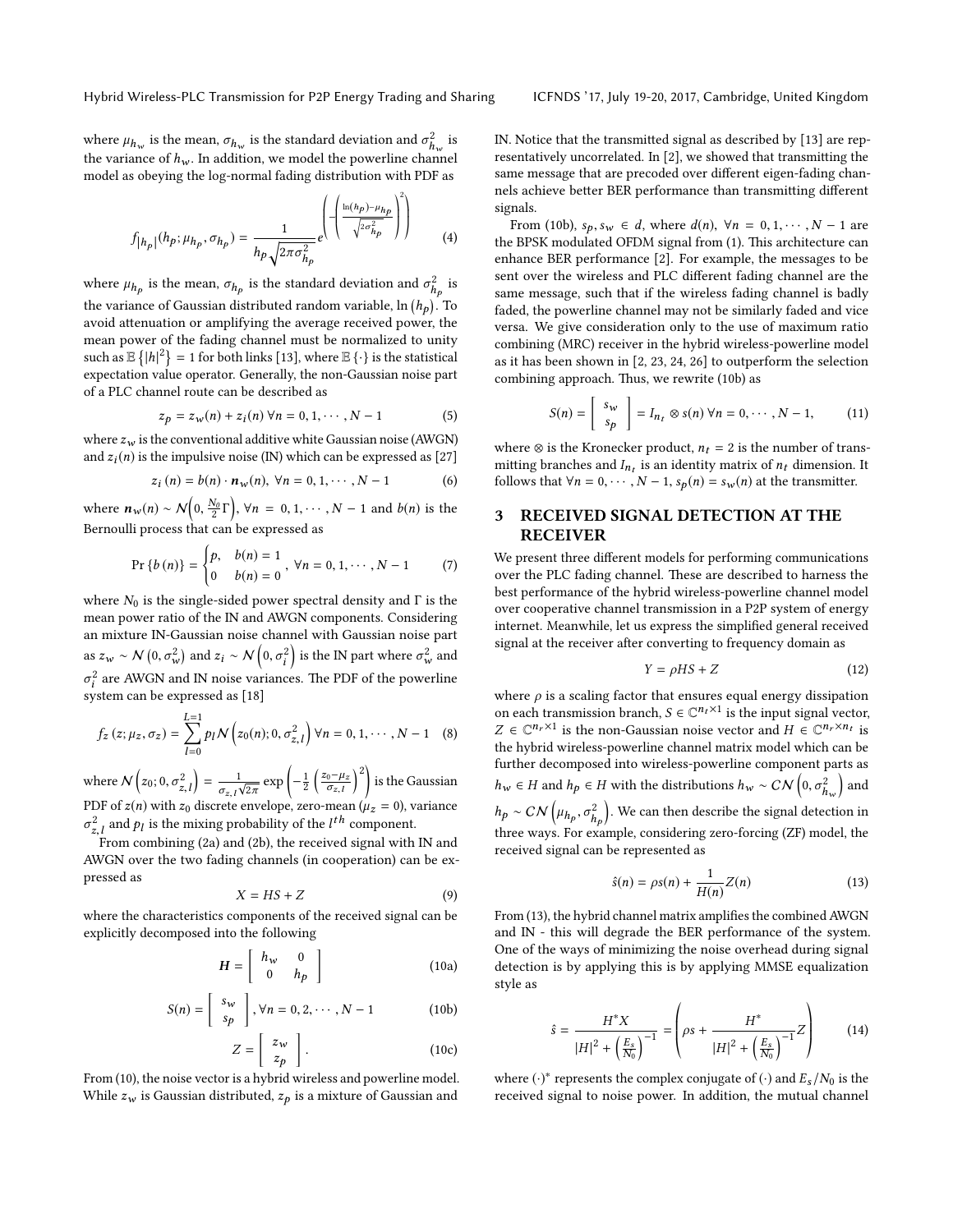interference can be minimized by maximizing the channel gain index using SVD, such as [\[2,](#page-5-13) [3\]](#page-5-26)

$$
H = U\lambda V^{\mathcal{H}} \tag{15}
$$

where  $U \in \mathbb{C}^{n_t \times n_t}$  and  $V \in \mathbb{C}^{n_t \times n_t}$  are unitary matrices such that  $U^{\mathcal{H}}U = I$  and also  $V^{\mathcal{H}}V = I$  are Section 1, we stated that the CSI is perfectly known at the transmitter and receiver.  $\mathcal{H}_U = I_{n_t \times n_t}$  and also  $V^{\mathcal{H}} V = I_{n_t \times n_t}$ . In Section [1,](#page-1-0) we stated at the CSI is perfectly known at the transmitter and receiver Thus, we can precode the original input signal,  $S$ , such as

<span id="page-4-1"></span>
$$
C = \mathbf{V} \times \mathbf{S} \tag{16}
$$

where  $C \in \mathbb{C}^{1 \times n_t}$  and V is a vector of the eigen-decomposition of the channel which we model as flat fading channel model. By of the channel which we model as flat fading channel model. By combining the precoded signal in [\(16\)](#page-4-1) at the transmitter and the received signal [\(12\)](#page-3-4), then the received signal in terms of the SVD processing can be expressed as

$$
\hat{s} = U^{\mathcal{H}} X
$$
  
\n
$$
= U^{\mathcal{H}} HC + U^{\mathcal{H}} Z
$$
  
\n
$$
= U^{\mathcal{H}} (U\lambda V^{\mathcal{H}}) C + U^{\mathcal{H}} Z
$$
  
\n
$$
= U^{\mathcal{H}} (U\lambda V^{\mathcal{H}}) V S + U^{\mathcal{H}} Z
$$
  
\n
$$
= \lambda S + U^{\mathcal{H}} Z
$$
 (17)

where  $\lambda = \sigma_1 \leq \sigma_2 \leq \cdots \leq \sigma_r$  are positive semi-definitive values for a matrix with rank, r and  $\sigma_m \forall m = 1, \cdots, r$  is the gain allocated to each of the fading channel sources. Obviously,  $r = 2$  for the channel matrix in [\(10a\)](#page-3-5). If  $\hat{Z} = U^{\mathcal{H}}Z$ , both Z and  $\hat{Z}$  have the same statistical property since the distribution of Z is invariant same statistical property since the distribution of  $Z$  is invariant under unitary transformation [\[25\]](#page-5-27). In terms of throughput, practical measurements campaign for different methods of combining hybrid wireless-powerline communications has shown that MRC combing scheme at the receivers achieves the highest throughput among optimum combining state known (OCSK), best link combin-ing (BLC), saturated metric combining (SMC) and MRC [\[15\]](#page-5-28). The MRC optimal performance is analytically and using simulations corroborated in [\[13\]](#page-5-14). Compared to the results reported in [\[21\]](#page-5-1), the cooperation model coupled with SVD detection method at the receiver will greatly enhance the output result as will be shown in Section [4.](#page-4-0)

## <span id="page-4-0"></span>4 RESULTS AND DISCUSSION

Supposing a conventional openADR system equipped with one VTN facility of the ISO utility (in other words, the transmitter), and one VEN (receiver) facility, also equipped with the hybrid wireless and powerline standards described in Section [1](#page-1-0) of this paper at both nodes. We are aware, however, that the present openADR system do not support P2P communication. Meanwhile, the hypothetical architecture provides platform for improvement and incorporation of new performing strategy and standards to enhance the reliability of the system. The VTN modulates energy data of an ETS-P2P prosumer using BPSK, then passes it through an IFFT block to generate the time domain signal and CP appended. This is passed over a non-Gaussian PLC channel with IN and the log-normal fading of the PLC system. Also, the same same is passed through the wireless channel to enable multiple signal reception at the receiver.

<span id="page-4-3"></span>

<span id="page-4-2"></span>Figure 2: Performance comparison of proposed cooperative transmission and conventional multi-channel communication with and without signal precoding,  $p = 10^{-2}$ , BPSK,  $N = 256$  $N = 256$ 

At the receiver, we remove CP and transform the received signal back into the frequency domain. Here, frequency domain domain ZF and MMSE are performed. Since receiver is equipped with multichannel reception, the received signals are combined using MRC and passed through BPSK demodulator whence error calculation is performed afterwards. In the case of SVD model, we assume that the CSI is known both to the transmitter and the receiver. Thus, we compute the SVD of the channel matrix and use V to precode the transmitting signal and  $U^{\mathcal{H}}$  to equalize the channel at the receiver.<br>From (17), the SVD maximizes the system performance with  $\lambda$  gain. From [\(17\)](#page-4-2), the SVD maximizes the system performance with  $\lambda$  gain induced to the output signal. The property is absent in ZF and MMSE.

In Fig. [2,](#page-4-3) the results of hybrid transmission detected using ZF, MMSE and SVD are presented. Alongside, the results of solely wireless and solely powerline transmissions are shown. We see that the wireless transmission clutches the poorest performance among all schemes due to wireless multipath fading. With MMSE, better BER is achieved as it minimizes the noise effects better than ZF. At low SNR, the hybrid wireless-powerline system performs better than both solely wireless or powerline system, but slightly less than the powerline at increased SNR. In all however, the SVD with precoding significantly outperforms the hybrid MMSE-detected wireless-powerline system, for example by 2.2 dB gain and also 1.5 dB better than transmitting over solely powerline. Notice also that by applying MMSE clearly outperforms ZF by 1 dB.

Afterwards, we increased the probability of impulsive noise occurrence by 10% (i.e. from  $p = 10^{-2}$  to  $p = 10^{-1}$ ). We apply MMSE to enhance performance by minimizing the error floor introduced by the ZF noise overhead. For example, we detect the received signal using MMSE. The MMSE minimizes the error floor introduced by compensating the channel at the receiver. We find that the BER